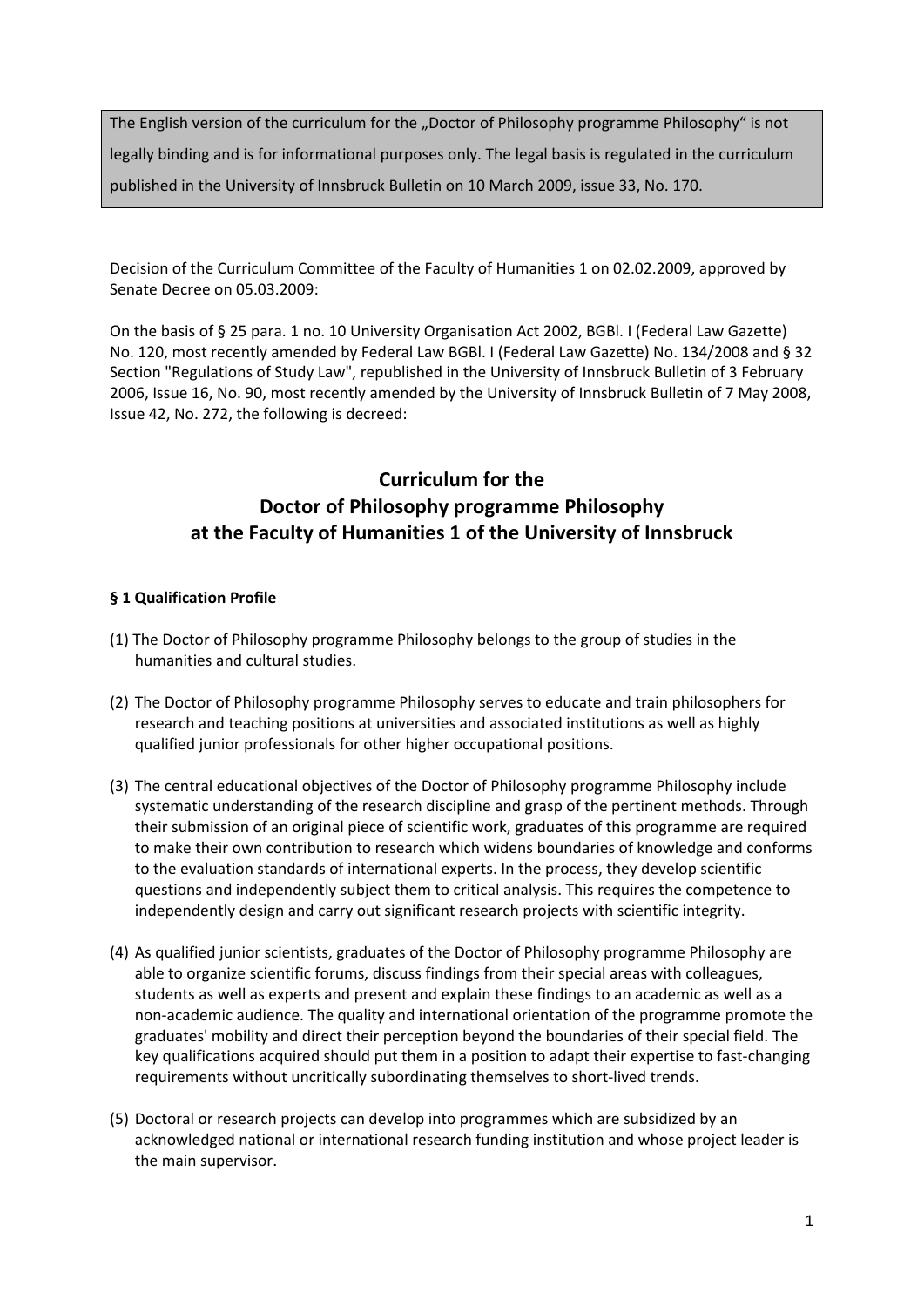# **§ 2 Length and scope**

The Doctor of Philosophy programme Philosophy takes three years (six semesters), which equals 180 ECTS credits.

# **§ 3 Admission**

- (1) Valid proof of the necessary academic level for admission to the doctoral programme must be provided. This includes proof of completion of relevant diploma or master programmes, of completion of relevant diploma or Magister programmes at a university of applied science or completion of other equivalent studies at an accredited Austrian or non‐Austrian post‐secondary educational institution. If equivalency is given in principle, and only a few elements are missing for full equivalency, the rector's office is entitled to combine the determination of equivalency with the obligation to pass certain examinations in the course of the doctoral programme.
- (2) Relevant studies as referred to in (1) are in any case
	- 1. the Master Programme Philosophy and Comparative Theology of the Faculty of Humanities 1 at the University of Innsbruck
	- 2. the Master Programme Philosophy at the Faculty of Catholic Theology of the University of Innsbruck
	- 3. the Magister Programme in Philosophy at the Faculty of Humanities 1 of the University of Innsbruck
	- 4. the Diploma Programme Philosophy at the Faculty of Humanities 1 of the University of Innsbruck
	- 5. the Diploma Programme Philosophy at the Faculty of Catholic Theology of the University of Innsbruck
	- 6. the Advanced Teacher Training Programme with Diploma Thesis for the School Subjects Psychology and Philosophy at the University of Innsbruck
	- 7. the Academic Teacher Training Programme for the School Subjects of Philosophy, Pedagogy and Psychology at the University of Innsbruck.

# **§ 4 Types of courses and maximum number of students per course**

- (1) **Lectures (VO)** are courses where lecturers present certain areas of a discipline (no maximum number of participants).
- (2) Courses with continuous performance assessment:
	- 1. **Seminars (SE)** are courses which serve to broaden the students' subject‐specific knowledge and focus on the professional discussion and presentation of topics and hypotheses. They require independent and methodically reflected work on the respective question. The maximum number of participants is 20.
	- 2. **Conversation classes (KO)** are courses which aim at the discursive study of schools of thought, research approaches, theories, or research topics. The maximum number of participants is 20.

#### **§ 5 Procedure for the allotment of places in courses with a limited number of participants**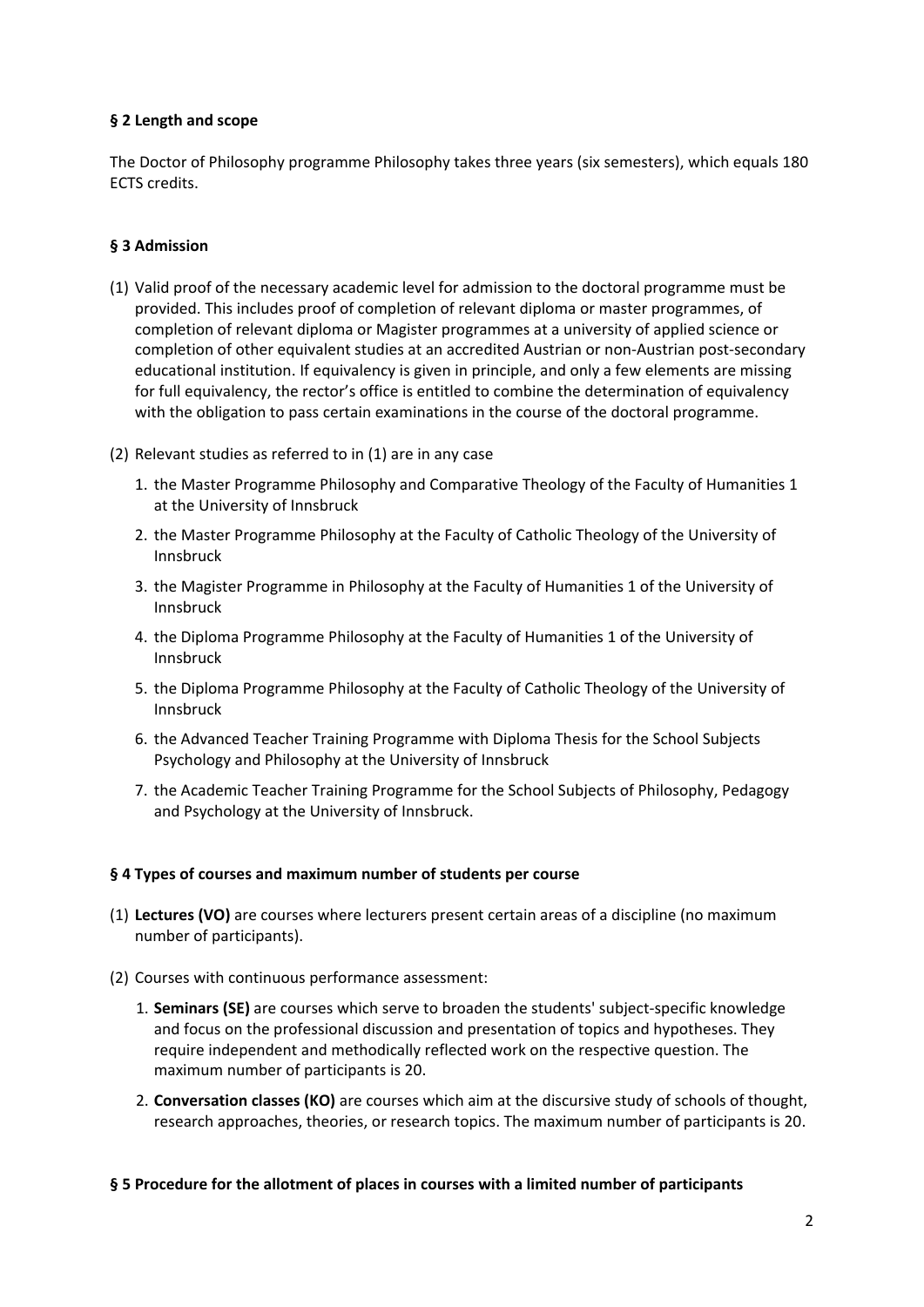Students whose study time will be prolonged if they are not admitted are to be given priority.

## **§ 6 Mandatory and elective modules**

(1) The following modules – equal to 36 ECTS credits – are mandatory:

| $\mathbf{1}$   | <b>Mandatory Module: Reflection on Methods</b>                           | Sem.  | <b>ECTS</b>    |
|----------------|--------------------------------------------------------------------------|-------|----------------|
|                |                                                                          | hours | credits        |
| a.             | <b>VO Reflection on Methods</b>                                          | 2     | 2              |
|                | Presentation and discussion of research methods                          |       |                |
|                | employed in the humanities, including a comparison with                  |       |                |
|                | methods of other scientific disciplines by means of                      |       |                |
|                | analyzing different positions in the theory of science and               |       |                |
|                | case studies.                                                            |       |                |
|                | <b>Total</b>                                                             | 2     | $\overline{2}$ |
|                | Learning objectives of the module:                                       |       |                |
|                | Students are able to reflect on research methods, compare them with each |       |                |
|                | other and with the methods of other sciences, and assess the advantages  |       |                |
|                | and disadvantages of different methodologies. Strengthening              |       |                |
|                | methodological awareness and method competence in relation to the        |       |                |
|                | dissertation; creating the methodological basis for interdisciplinary    |       |                |
|                | research; specialized knowledge of different positions in the theory of  |       |                |
|                | science.                                                                 |       |                |
|                | Admission requirements: none                                             |       |                |
| $\overline{2}$ | <b>Mandatory Module: Generic Skills</b>                                  | Sem.  | <b>ECTS</b>    |
|                |                                                                          | hours | credits        |
|                | Courses, as defined in the dissertation agreement, equal                 |       | 10             |
|                | to 10 ECTS credits have to be completed. One course has                  |       |                |
|                | to be chosen from the field of "Equality and Gender".                    |       |                |
|                | Additionally, courses are offered which develop didactic                 |       |                |
|                | skills and competences for subsequent knowledge                          |       |                |
|                | transfer, improve the student's occupational                             |       |                |
|                | qualifications, and are subject-relevant for the research                |       |                |
|                | question of and reflection on the dissertation. Suitable                 |       |                |
|                | courses are marked as such in the course catalog.                        |       |                |
|                | <b>Total</b>                                                             |       | 10             |
|                |                                                                          |       |                |
|                | Learning objectives of the module:                                       |       |                |

theoretical and practical knowledge, skills and competences in selected disciplines, as well as methods and general skills which empower them to pursue independent scientific work and help them succeed in their future careers. **Admission requirements:** none

| -3 | <b>Mandatory Module: Interdisciplinary Forum for PhD</b><br><b>Candidates</b> | Sem.<br>hours | <b>ECTS</b><br>credits |
|----|-------------------------------------------------------------------------------|---------------|------------------------|
|    | <b>KO Interdisciplinary Forum for Doctoral Students</b>                       |               | 4                      |
|    | Students present their dissertations and open them up to                      |               |                        |
|    | discussion in a faculty-wide conversation class.                              |               |                        |
|    | Total                                                                         |               |                        |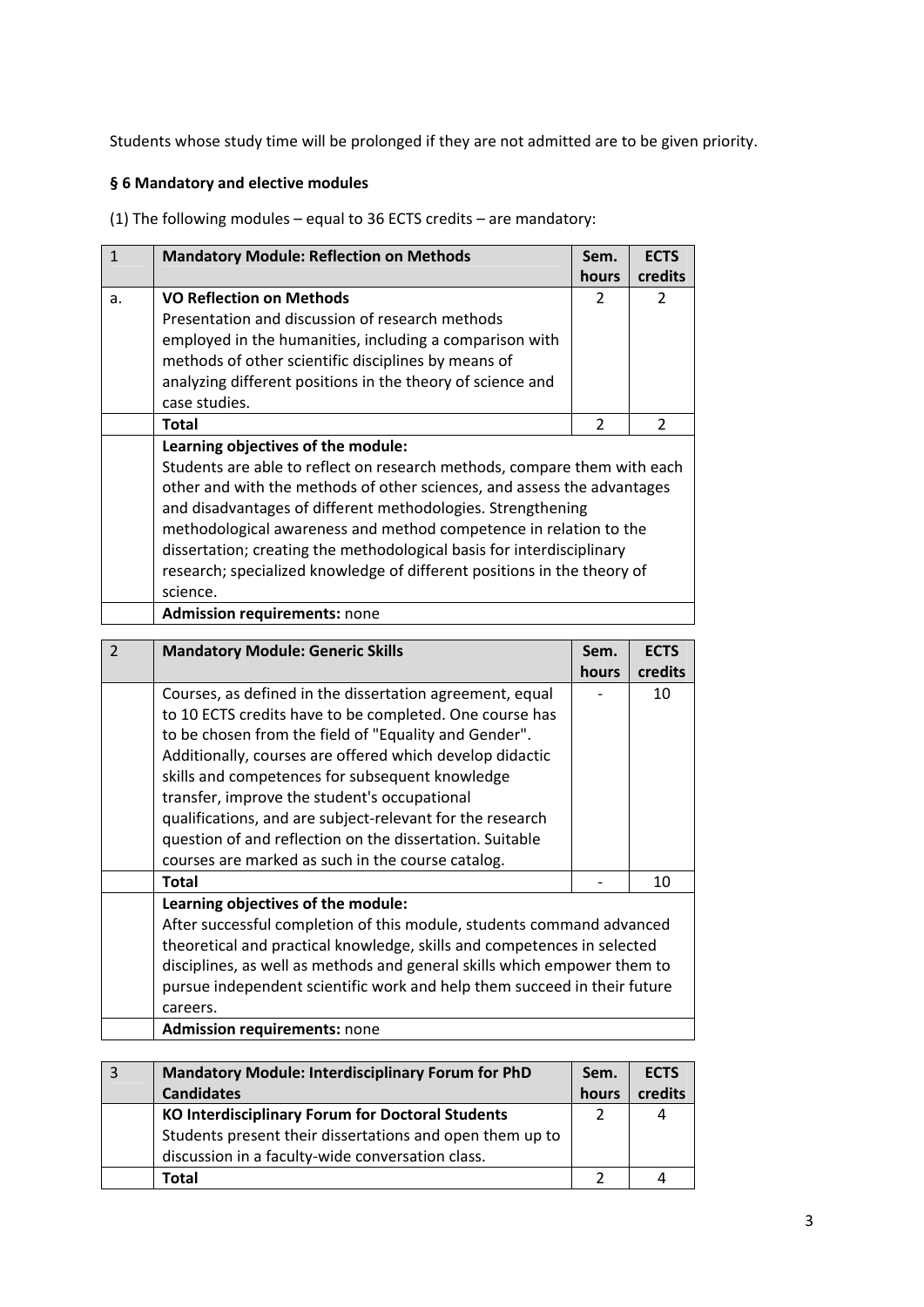| Learning objectives of the module:                                       |
|--------------------------------------------------------------------------|
| Students are capable of presenting research projects and results and are |
| acquainted with interdisciplinary questions.                             |
| <b>Admission requirements: none</b>                                      |

| <b>Mandatory Module: Reflection on Research</b>                                                                                                                                                                                             | Sem.  | <b>ECTS</b> |
|---------------------------------------------------------------------------------------------------------------------------------------------------------------------------------------------------------------------------------------------|-------|-------------|
|                                                                                                                                                                                                                                             | hours | credits     |
| In the first year of the doctoral programme, a<br>comprehensive description of the planned dissertation<br>has to be compiled. This includes the central question,<br>methods, objectives, literature, and time schedule of the<br>project. |       | 5           |
| Total                                                                                                                                                                                                                                       |       | 5           |
| Learning objectives of the module:<br>Competence in planning research projects including a written presentation;<br>reflected knowledge and a prospectus of the dissertation.                                                               |       |             |
| <b>Admission requirements: none</b>                                                                                                                                                                                                         |       |             |

| 5 | <b>Mandatory Module: The Humanities and Society</b>                                                                                                                                                                                                                                                                                          | Sem.<br>hours | <b>ECTS</b><br>credits |
|---|----------------------------------------------------------------------------------------------------------------------------------------------------------------------------------------------------------------------------------------------------------------------------------------------------------------------------------------------|---------------|------------------------|
|   | <b>VO The Humanities and Society</b><br>Relationship between the humanities and society and<br>how they influence each other; role, importance and<br>practical application of knowledge in the humanities in<br>different areas of society (politics, culture, media,<br>everyday life, etc.); society's expectations of the<br>humanities. | 2             | 2                      |
|   | Total                                                                                                                                                                                                                                                                                                                                        | $\mathcal{P}$ | $\mathcal{P}$          |
|   | Learning objectives of the module:<br>Knowledge of the position of the humanities in society; ability to contribute<br>to the positive development of society and to critically question its<br>different manifestations.                                                                                                                    |               |                        |
|   | <b>Admission requirements: none</b>                                                                                                                                                                                                                                                                                                          |               |                        |

| 6 | <b>Mandatory Module: Seminars for PhD Candidates in</b><br>Philosophy       | Sem.<br>hours | <b>ECTS</b><br>credits |
|---|-----------------------------------------------------------------------------|---------------|------------------------|
| a | SE Doctoral Seminar I                                                       | 2             | 4                      |
| a | SE Doctoral Seminar II                                                      | 2             | 4                      |
|   | Total                                                                       | 4             | 8                      |
|   | Learning objectives of the module:                                          |               |                        |
|   | Students have the competence to position their dissertation in relation to  |               |                        |
|   | other philosophical dissertations, to present interim research results as   |               |                        |
|   | well as further research objectives to other doctoral students in a clearly |               |                        |
|   | understandable way, and to reflect on them in discussions.                  |               |                        |
|   | Admission requirements: positive completion of mandatory module 4           |               |                        |
|   | (Research Reflection)                                                       |               |                        |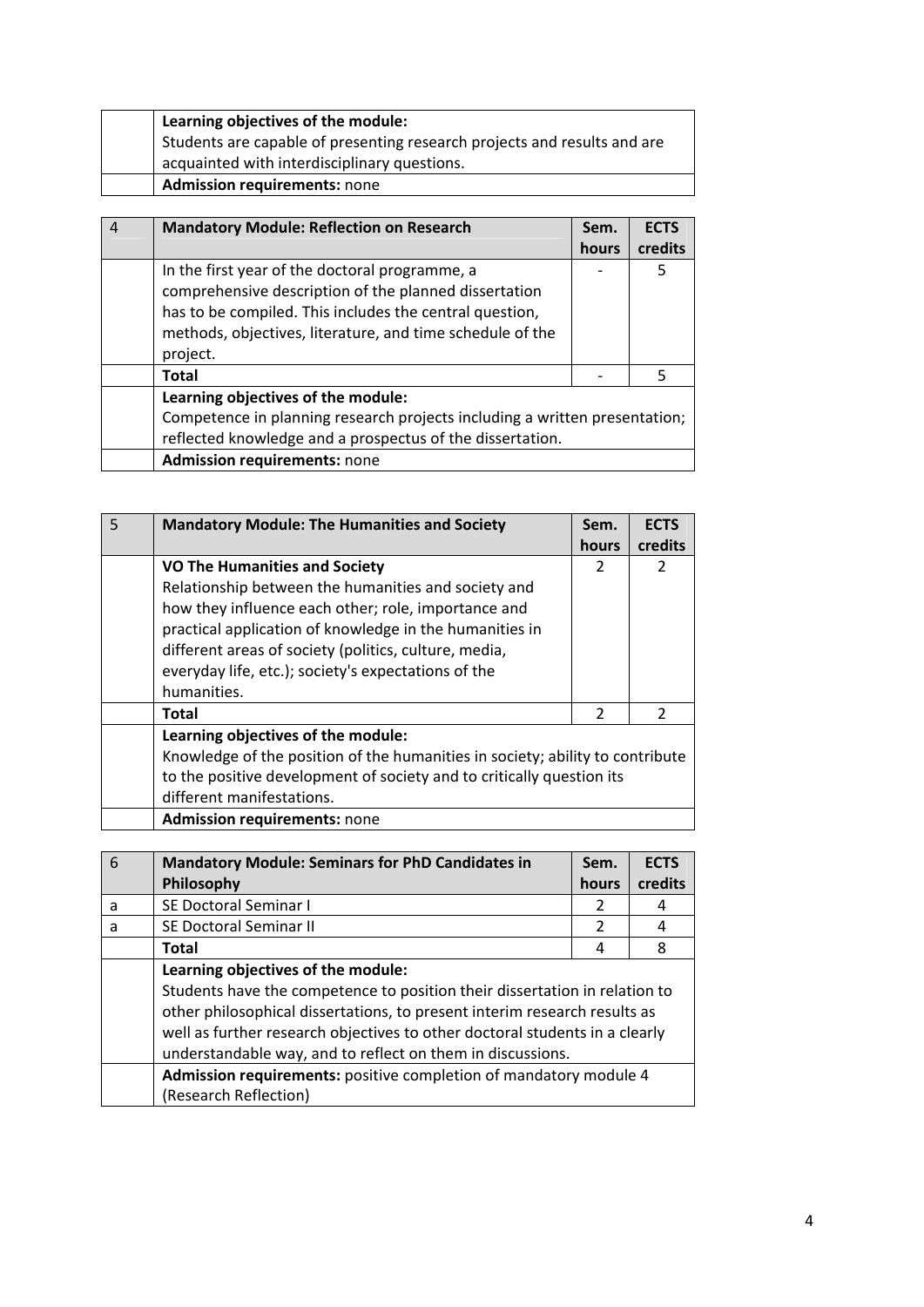| <b>Mandatory Module: Doctoral Thesis Defense</b>                                                                                                                                                                                                                                                                                                                                                                                          | Sem.<br>hours | <b>ECTS</b><br>credits |
|-------------------------------------------------------------------------------------------------------------------------------------------------------------------------------------------------------------------------------------------------------------------------------------------------------------------------------------------------------------------------------------------------------------------------------------------|---------------|------------------------|
| Final oral dissertation defense before an examination<br>board.                                                                                                                                                                                                                                                                                                                                                                           |               | 5                      |
| <b>Total</b>                                                                                                                                                                                                                                                                                                                                                                                                                              |               | 5                      |
| Learning objectives of the module:<br>Presentation, reflection and analysis of the dissertation results in the<br>overall context of the doctoral programme; the focus is on summarizing<br>and explaining results of the research project, on presenting the increase in<br>knowledge for the discipline and their relevance for society, on<br>demonstrating evaluation and method competence, as well as on<br>presenting the results. |               |                        |
| Admission requirements: positive completion of all other modules and<br>positive evaluation of the dissertation                                                                                                                                                                                                                                                                                                                           |               |                        |

(2) One of elective modules 1 and 2 as well as one of elective modules 3 and 4 has to be completed (in total equal to 24 ECTS credits). If the dissertation topic belongs to the field of theoretical philosophy, elective module 1 has to be chosen; if it belongs to the field of practical philosophy, elective module 2 has to be chosen.

|              | <b>Elective Module: Current Questions of Theoretical</b>                         | Sem.          | <b>ECTS</b> |
|--------------|----------------------------------------------------------------------------------|---------------|-------------|
|              | Philosophy                                                                       | hours         | credits     |
| a            | SE Seminar on Current Questions of Theoretical                                   | 2             | 4           |
|              | Philosophy I                                                                     |               |             |
| h            | SE Seminar on Current Questions of Theoretical                                   | 2             | 4           |
|              | Philosophy II                                                                    |               |             |
| $\mathsf{C}$ | SE Seminar on Current Questions of Theoretical                                   | $\mathcal{P}$ | 4           |
|              | Philosophy III                                                                   |               |             |
|              | <b>Total</b>                                                                     | 6             | 12          |
|              | Learning objectives of the module:                                               |               |             |
|              | After successful completion of the module, students are familiar with the        |               |             |
|              | current state of research in selected areas of theoretical philosophy and        |               |             |
|              | are able to evaluate it critically, to integrate it into their own research, and |               |             |
|              | to produce independent contributions to the current state of research.           |               |             |
|              | <b>Admission requirements: none</b>                                              |               |             |

|              | <b>Elective module: Current Questions of Practical</b>                           | Sem.          | <b>ECTS</b> |
|--------------|----------------------------------------------------------------------------------|---------------|-------------|
|              | Philosophy                                                                       | hours         | credits     |
| a            | SE Seminar on Current Questions of Practical Philosophy I                        |               | 4           |
| b            | SE Seminar on Current Questions of Practical Philosophy                          | $\mathcal{P}$ | 4           |
|              | Ш                                                                                |               |             |
| $\mathsf{C}$ | SE Seminar on Current Questions of Practical Philosophy                          | $\mathcal{P}$ | 4           |
|              | Ш                                                                                |               |             |
|              | <b>Total</b>                                                                     | 6             | 12          |
|              | Learning objectives of the module:                                               |               |             |
|              | After successful completion of this module, students are acquainted with         |               |             |
|              | the current state of research in the selected areas of practical philosophy,     |               |             |
|              | are able to evaluate it critically, to integrate it into their own research, and |               |             |
|              | to produce independent contributions to the current state of research.           |               |             |
|              | <b>Admission requirements: none</b>                                              |               |             |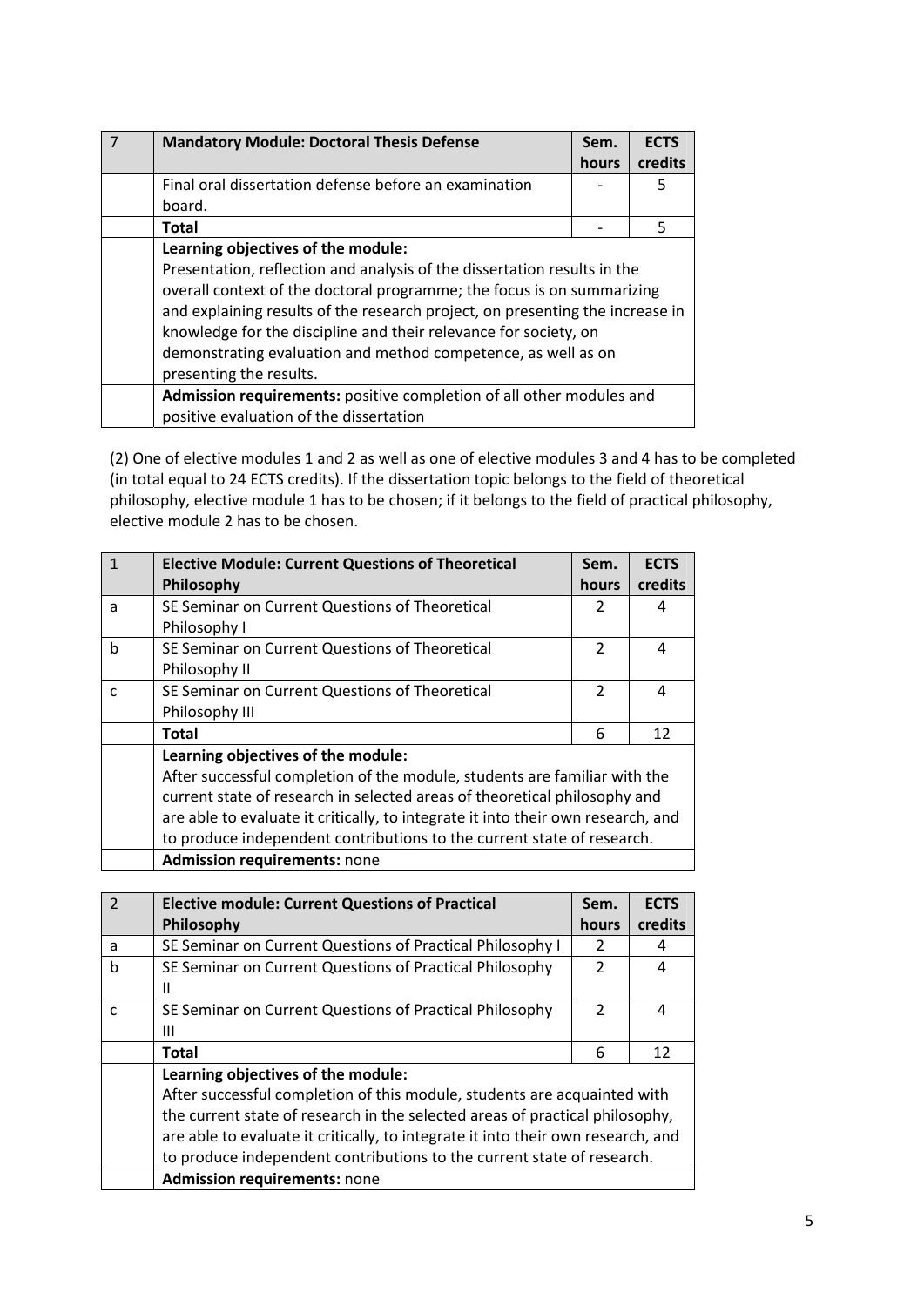| $\mathsf{R}$ | <b>Elective Module: Active Participation in Philosophical</b>                 | Sem.  | <b>ECTS</b> |
|--------------|-------------------------------------------------------------------------------|-------|-------------|
|              | <b>Discourse</b>                                                              | hours | credits     |
|              | Presentation of the student's research results in the form                    |       | 12          |
|              | of guest lectures and/or at conferences and/or at                             |       |             |
|              | workshops and/or in competitions and/or through                               |       |             |
|              | journal articles.                                                             |       |             |
|              | Total                                                                         |       | 12          |
|              | Learning objectives of the module:                                            |       |             |
|              | After completion of this module, students are able to present research        |       |             |
|              | results in national or international forums, to analyze and critically assess |       |             |
|              | their own research performance and that of others, and to recognize the       |       |             |
|              | strengths and weaknesses of their own research. Students acquire didactic     |       |             |
|              | skills which enable them to clearly present their research results to both    |       |             |
|              | laypeople and experts and to explain complicated correlations in a clearly    |       |             |
|              | understandable manner.                                                        |       |             |
|              | <b>Admission requirements: none</b>                                           |       |             |

| 4 | <b>Elective Module: Philosophical Research and Teaching</b>             | Sem.  | <b>ECTS</b> |
|---|-------------------------------------------------------------------------|-------|-------------|
|   |                                                                         | hours | credits     |
|   | Empirical field research and/or projects and/or research                |       | 12          |
|   | stays at a university institution and/or teaching at a                  |       |             |
|   | university institution.                                                 |       |             |
|   | Total                                                                   |       | 12          |
|   | Learning objectives of the module:                                      |       |             |
|   | Acquiring the skills required for planning, organizing and successfully |       |             |
|   | carrying out philosophical research and/or teaching assignments.        |       |             |
|   | <b>Admission requirements: none</b>                                     |       |             |

# **§ 7 Dissertation**

- (1) In the course of the Doctor of Philosophy programme Philosophy, a dissertation has to be written, which equals 120 ECTS credits. The dissertation is a piece of scientific work which – in contrast to a diploma or master thesis – serves to prove the student's ability to cope with scientific questions in an independent way.
- (2) The dissertation topic has to be chosen from the field of philosophy. In addition, interdisciplinary topics are possible.
- (3) The student has to propose a team of supervisors, consisting of at least two people (dissertation committee), and to nominate one of them as the supervisor mainly responsible. It is permissible to propose supervisors (with the exception of the main supervisor) from subject-related fields. In justifiable exceptional cases it is possible for students to propose only one supervisor.
- (4) Prior to beginning the work, the student has to communicate the dissertation topic and the names of the supervisors in writing to the Director of Studies. Topic and supervisors are considered as accepted, if the Director of Studies does not veto them by means of a decree within one month after the receipt of the proposal.